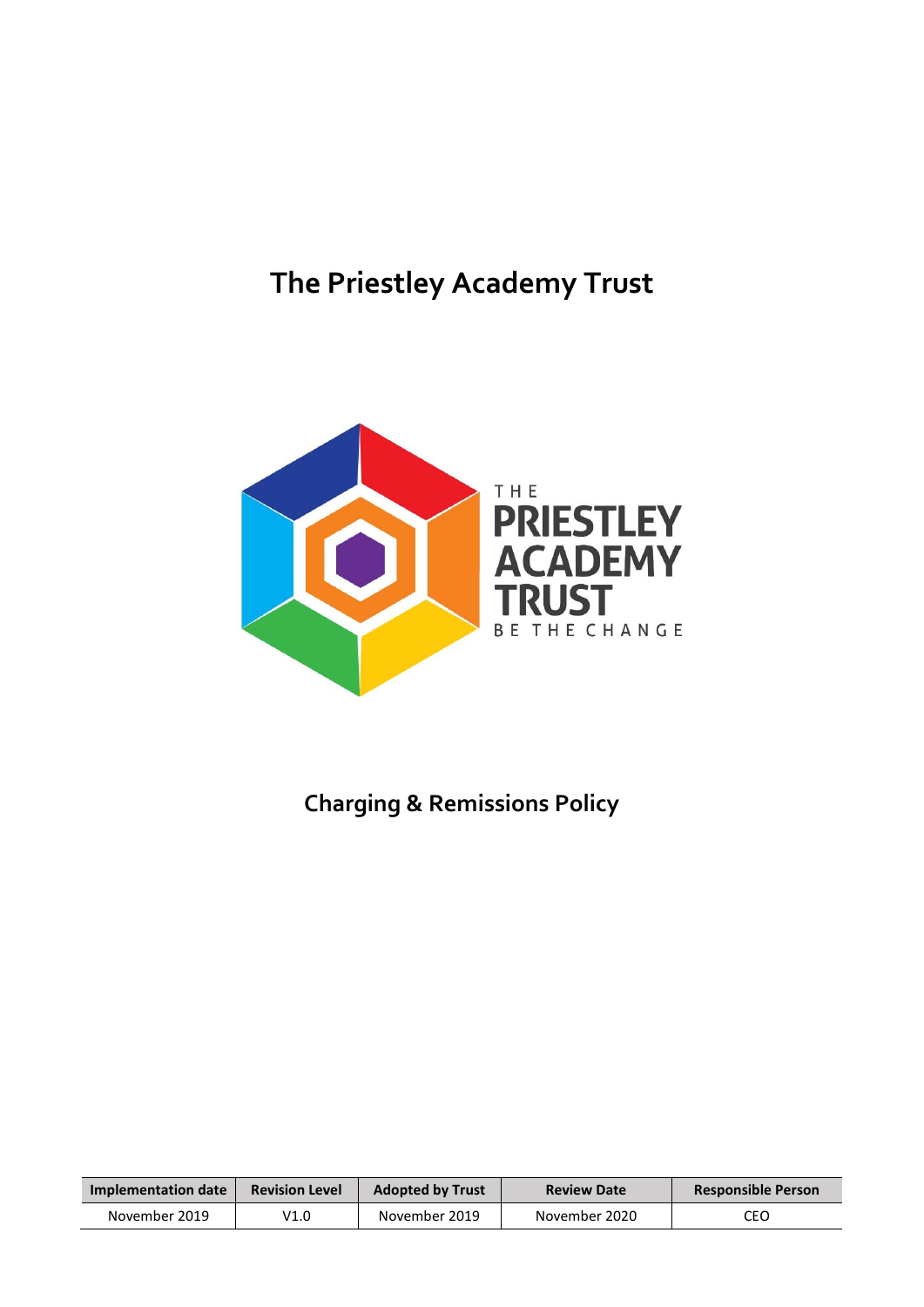## **Contents**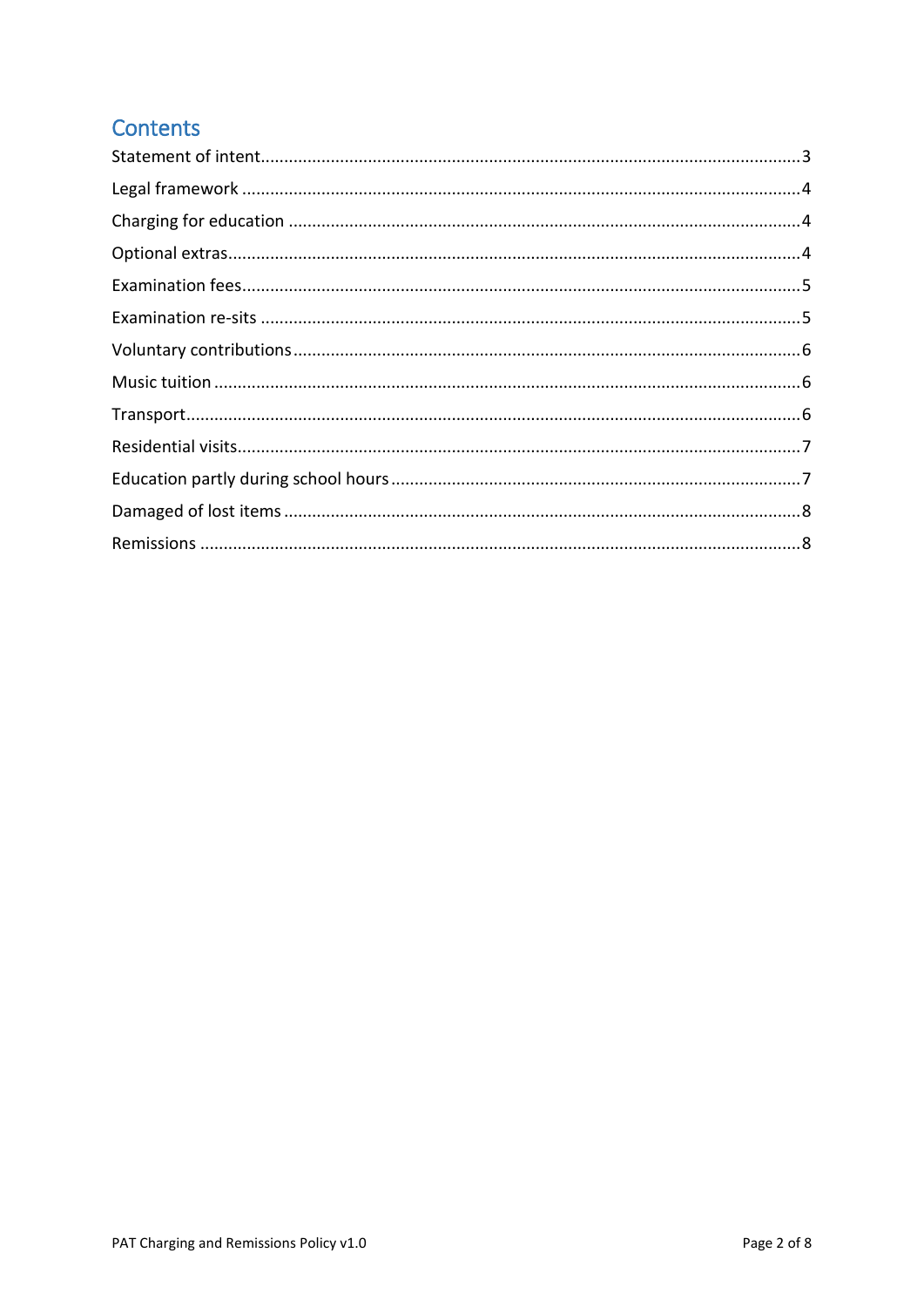## <span id="page-2-0"></span>Statement of intent

The Priestley Academy Trust is committed to ensuring equal opportunities for all pupils, regardless of financial circumstances, and has established the following policy and procedures to ensure that no child is discriminated against by our offering of educational visits, activities and educational extras.

In addition, we are committed to adhering to legal requirements regarding charging for school activities, and meeting all statutory guidance provided by the DfE.

We promise:

- Not to charge for education provided during school hours
- To inform parents on low incomes and in receipt of relevant benefits of the support available to them when asking for contributions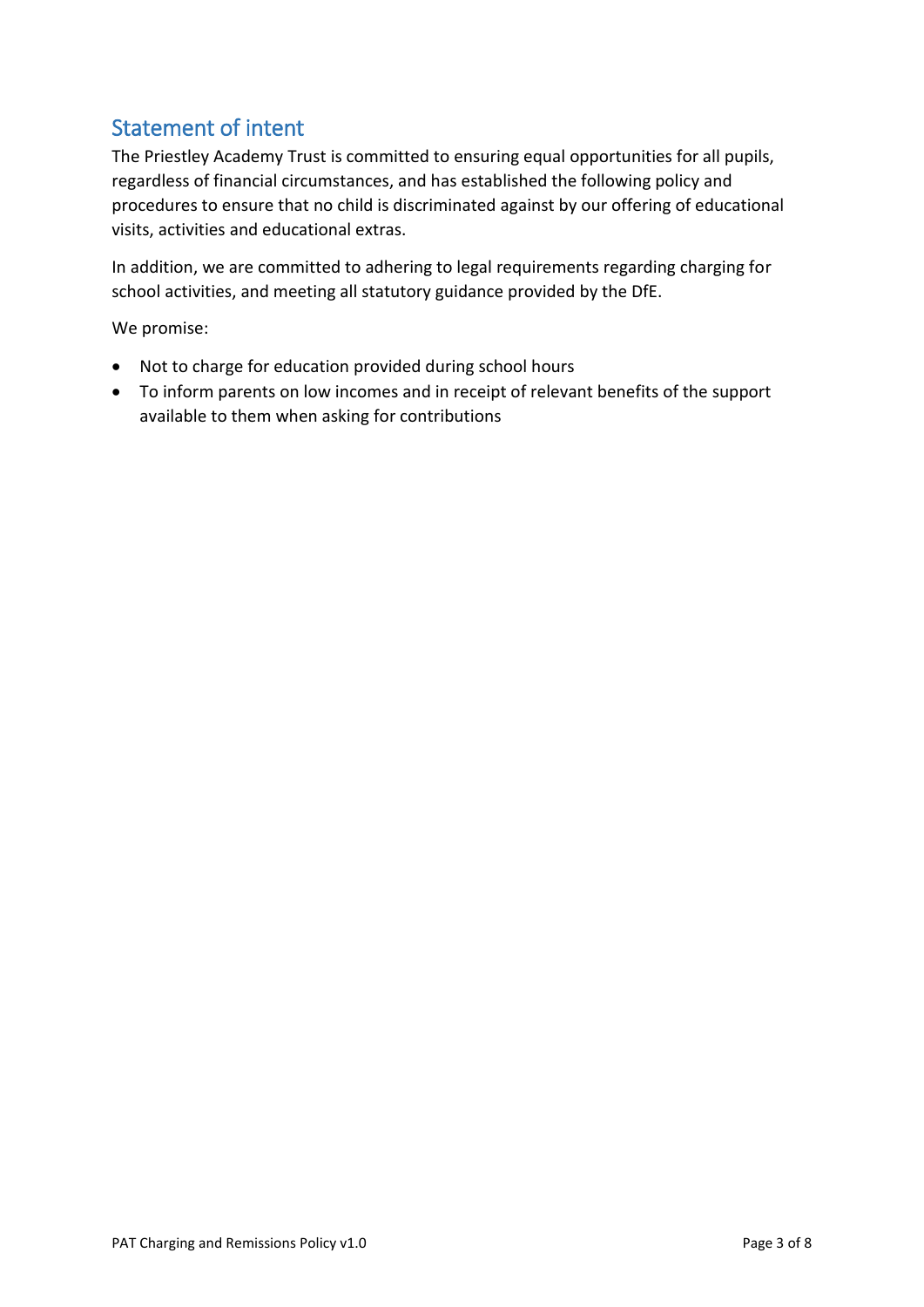## <span id="page-3-0"></span>Legal framework

- 1.1 This policy will have consideration for, and be compliant with, the following legislation and statutory guidance:
	- Education Act 1996
	- The Charges for Music Tuition (England) Regulations 2007
	- The Education (Prescribed Public Examinations) (England) Regulations 2010
	- DfE (2014) 'Charging for School Activities'
	- DfE (2017) 'Governance Handbook'
	- Our Funding Agreement

#### <span id="page-3-1"></span>Charging for education

- 2.1 We will not charge parents for:
	- Admissions applications
	- Education provided during school hours
	- Education provided outside school hours if it is part of the national curriculum, part of a syllabus for a prescribed public examination that the pupil is being prepared for by the school, or part of religious education
	- Instrumental or vocal tuition, unless provided at the request of the pupil's parents/carers
	- Entry for a prescribed public examination, if the pupil has been prepared for it at the school
	- Examination re-sits, if the pupil is being prepared for the re-sits at the school
- 2.2 We may charge parents for the following:
	- Materials, books, instruments or equipment, where they desire their child to own them
	- Optional extras
	- Music and vocational tuition (in certain circumstances)
	- Use of community facilities

#### <span id="page-3-2"></span>Optional extras

- 3.1 We may charge for the following optional extras:
	- Education provided outside of school time that is not:
		- $\circ$  Part of the national curriculum
		- o Part of a syllabus for a prescribed pubic examination that the pupil is being prepared for at the school
		- o Religious education
	- Examination entry fees where the pupil has not been prepared for the examinations at the school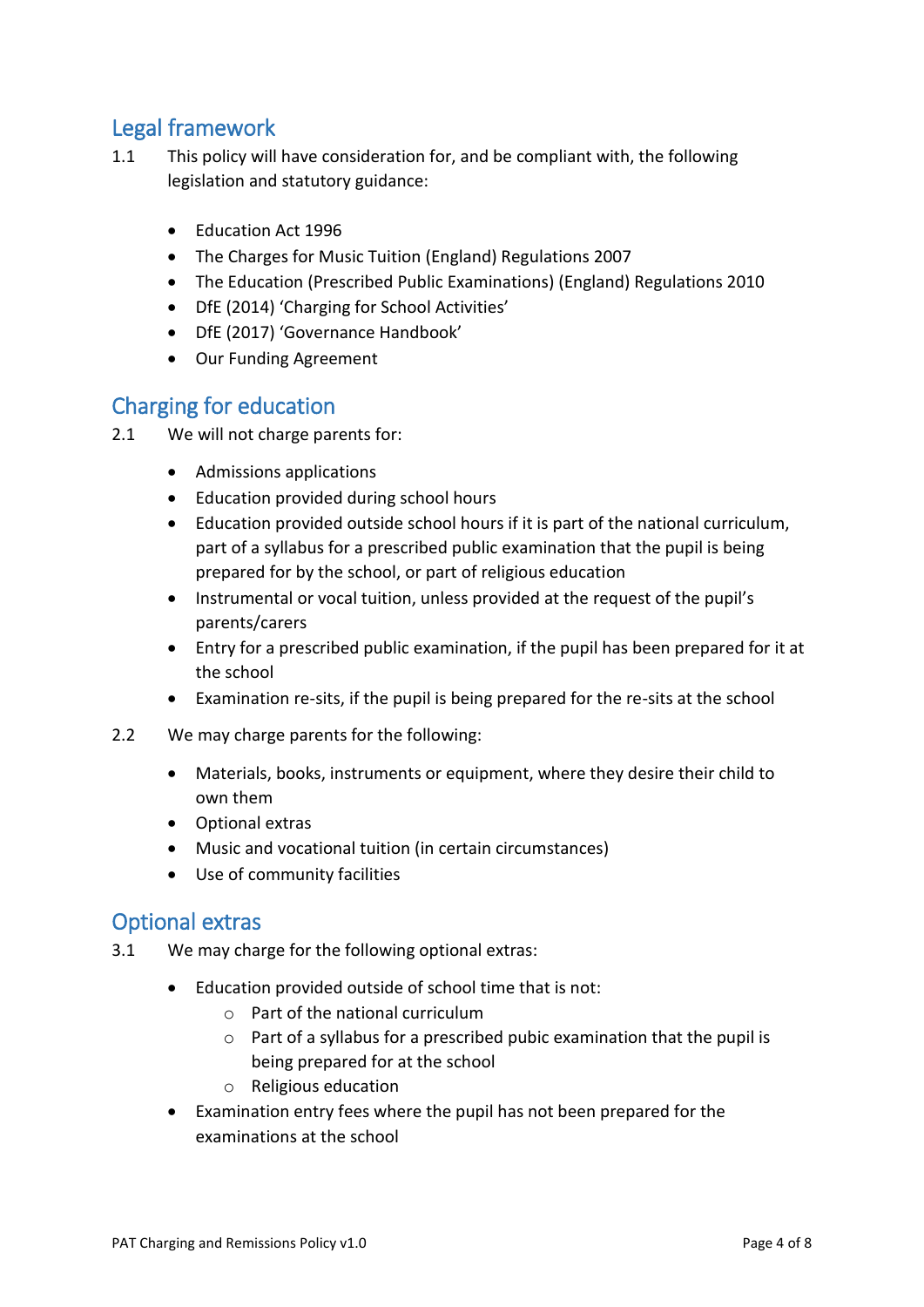- Transport, other than that arranged by the LA for the pupil to be provided with education
- Board and lodging for a pupil on a residential visit
- Extended day services offered to pupils
- 3.2 When calculating the cost of optional extras, the school will only take into account the following:
	- Materials, books, instruments or equipment provided in relation to the optional extra
	- The cost of buildings and accommodation
	- The employment of non-teaching staff
	- The cost of teaching staff (including teaching assistants) under contracts for services purely to provide an optional extra
	- The cost, or an appropriate proportion of the costs, for teaching staff employed to provide vocal tuition or tuition in playing a musical instrument
- 3.3 The school will not charge in excess of the actual cost of providing the optional extra divided by the number of participating pupils. We will not charge a subsidy for any pupils wishing to participate but whose parents are unwilling or unable to pay the full charge. If a proportion of the activity takes place during school hours, we will not charge for the cost of alternative provision for those not participating.
- 3.4 Participation in any optional activity will be on the basis of parental choice and a willingness to meet the charges. Therefore, parental agreement is a pre-requisite for the provision of an optional extra.

#### <span id="page-4-0"></span>Examination fees

- 4.1 We may charge for examination fees if:
	- The examination is on the prescribed list (which includes SATs, GCSEs and A levels), but the pupil was not prepared for it at the school
	- The examination is not on the prescribed list, but the school arranged for the pupil to take it
	- A pupil fails, without good reason, to complete the requirements of any public examination where the Trust paid or agreed to pay the fee

#### <span id="page-4-1"></span>Examination re-sits

5.1 Where a pupil is entered for a second or subsequent attempt at an examination we will pay the fee. Once pupils have left the school, re-sits must be taken at the school.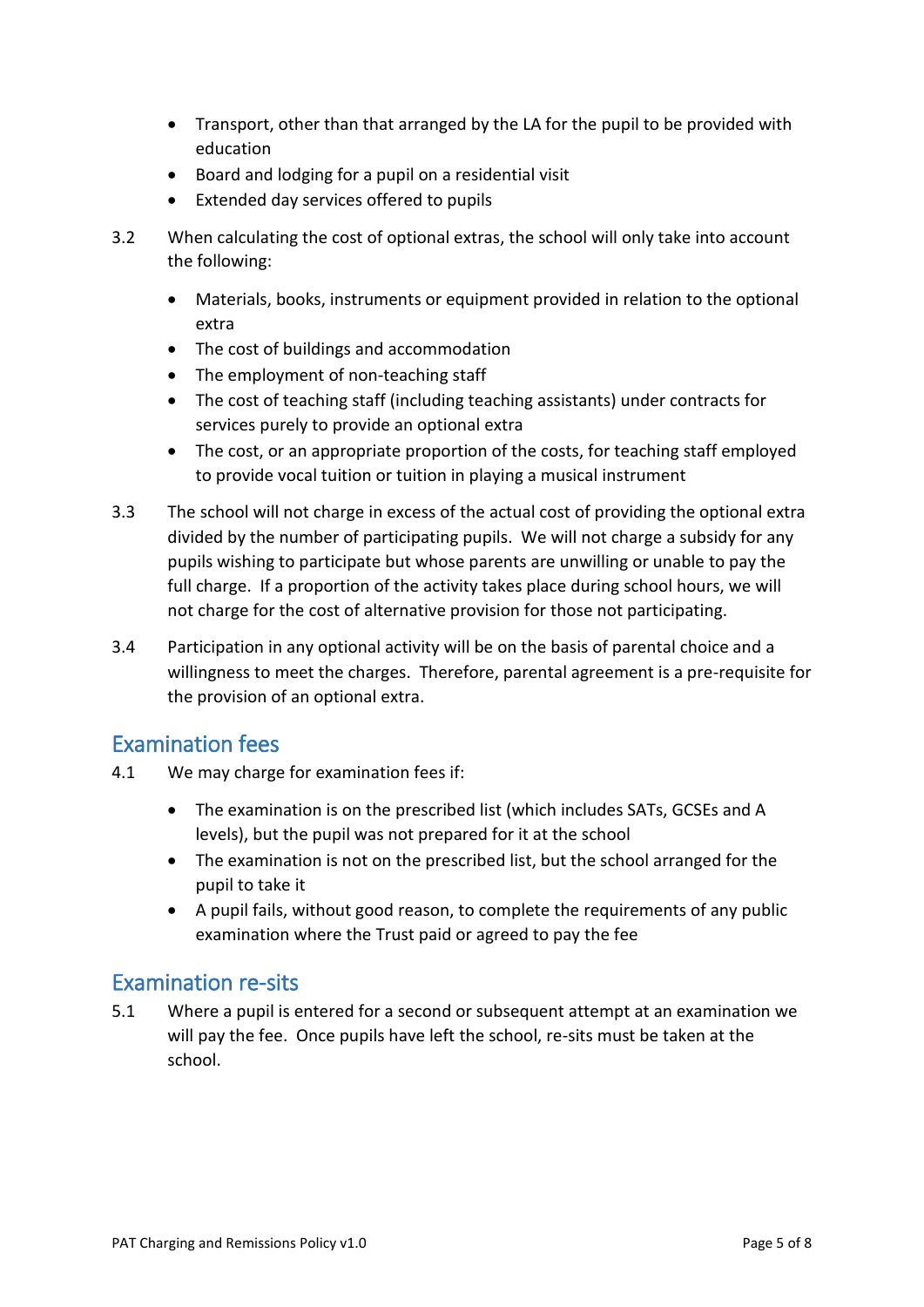5.2 If a pupil or their parents/carers consider it to be in the best interests of the pupil to request that an examination is re-marked, any fees involved must be covered by the pupil or their parents. If the awarding body changes the overall grade of the result, the school will not be charged by the awarding body and the parent/carer/pupil will have their fees refunded.

#### <span id="page-5-0"></span>Voluntary contributions

- 6.1 We may, from time-to-time, ask for voluntary contributions towards the benefit of the school or school activities. If an activity cannot be funded without voluntary contributions, we will make this clear to parents/carers at the outset. We will also make it clear that there is no obligation for parents/carers to make a contribution, and notify parents/carers whether assistance is available.
- 6.2 No child will be excluded from an activity simply because their parents/carers are unwilling or unable to pay. If a parent/carer is unwilling or unable to pay, their child will still be given an equal opportunity to take part in the activity. If insufficient voluntary contributions are raised to fund an activity, and the school cannot fund it via another source, the activity will be cancelled.
- 6.3 We will strive to ensure that parents/carers do not feel pressurised into making voluntary contributions.

#### <span id="page-5-1"></span>Music tuition

- 7.1 Music tuition is the only exception to the rule that all education provided during school hours must be free. The Charges for Music Tuition (England) Regulations 2007 allow for charges to be made for vocal or instrumental tuition provided either individually or to groups of any size – provided that the tuition is at the request of the pupil's parents/carers.
- 7.2 The charges will not exceed the cost of the provision, including the cost of the staff providing the tuition.

#### <span id="page-5-2"></span>**Transport**

- 8.1 We will not charge for:
	- Transporting registered pupils to or from the school premises, where the Trust has a statutory obligation to provide the transport
	- Transporting registered pupils to other premises where the Trust has arranged for pupils to be educated
	- Transporting pupils to meet an examination requirement when they have been prepared for the examination at the school
	- Transport provided for an educational visit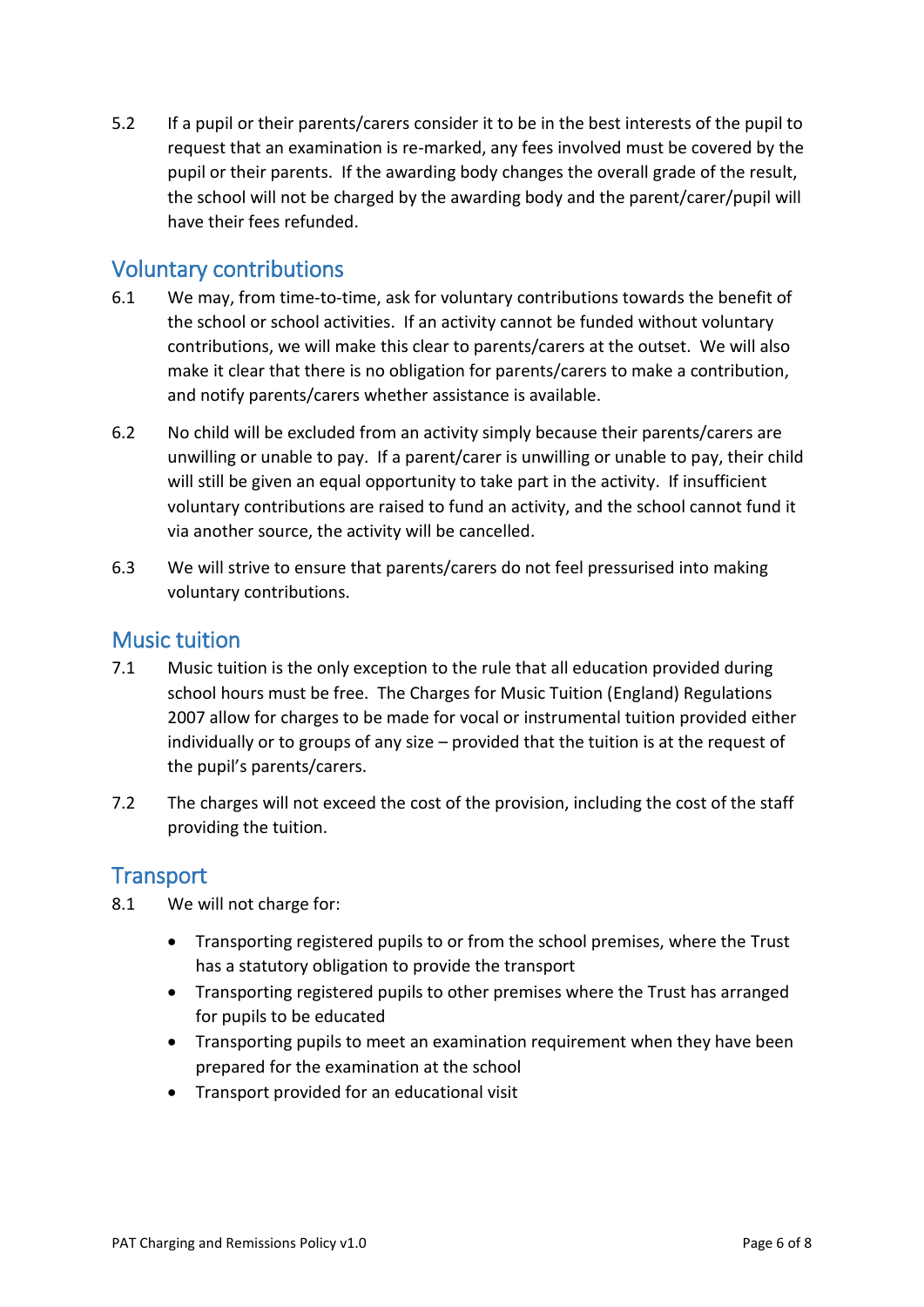## <span id="page-6-0"></span>Residential visits

- 9.1 We will not charge for:
	- Education provided on any visit that takes place during school hours
	- Education provided on any visit that takes place outside school hours if it is part of the national curriculum, part of a syllabus for a prescribed public examination that the pupil is being prepared for at the school, or part of religious education
	- Supply teachers to cover for teachers accompanying pupils on visits
- 9.2 We may charge for board and lodging but the charge will not exceed the actual cost.
- 9.3 Parents/Carers will be exempt from board and lodging costs if they can prove that they are in receipt of one or more of the following benefits:
	- Universal Credit
	- Income Support
	- Income Based Jobseekers Allowance
	- Support under part VI of the Immigration and Asylum Act 1999
	- Child Tax Credit, provided that Working Tax Credit is not also received and the family's income (as assessed by Her Majesty's Revenue and Customs) did not exceed £16,190 in the previous financial year
	- The guarantee element of State Pension Credit
	- An income related employment and support allowance
- 9.4 Please also refer to Section 6 voluntary contributions.

#### <span id="page-6-1"></span>Education partly during school hours

- 10.1 If 50 percent of the time spent on an activity occurs during school hours (including time spent travelling if the travel occurs during school hours), it is deemed to take place during school hours and no charge will be made.
- 10.2 If less than 50 percent of the time spent on an activity occurs during school hours, it is deemed to have taken place outside school hours and we may charge for the activity; however, we will not charge if the activity is part of the national curriculum, part of a syllabus for a prescribed pubic examination that the pupil is being prepared for at the school, or part of religious education.
- 10.3 **Residential visits:** if the number of school sessions covered by the visit is equal to or greater than 50 percent of the number of half days (any period of 12 hours ending with noon or midnight on any day) spent on the visit, we will not charge for the activity. (Schools are deemed to have five sessions in a normal school day).
- 10.4 The remission of charges for board and lodging payments is the responsibility of the school. These costs will be borne by our contingency funds.
- 10.5 Any charges for extended day services will be optional.